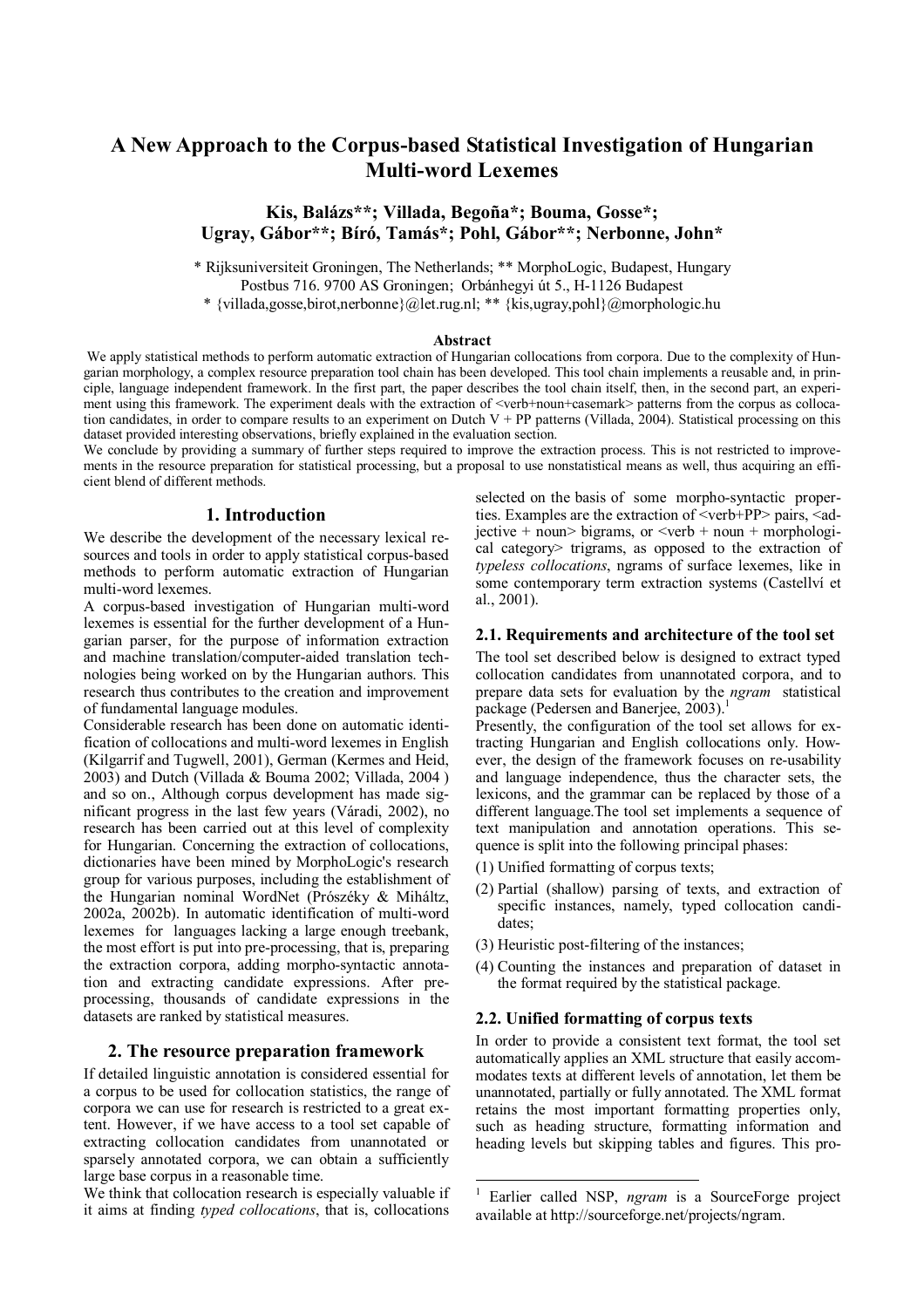prietary format has been developed during the compilation of the corpus mentioned in Section 3.1. (Kis & Kis, 2003).

# **2.3. Parsing and Extraction of Candidates**

In the phase of extracting collocation candidates, the tool set employs as much natural language processing as possible. The extraction process is capable of deriving bigrams and trigrams from corpus text, all filtered on the basis of morpho-syntactic properties of each unigram. To this end, the tool set incorporates one of two parsers: Hu $moreSK<sup>2</sup>$  or Moose, both developed by the Hungarian authors, the former mainly for Hungarian, the latter for English texts.

Instead of using specialized scripts, candidates are extracted using a set of metarules. The extraction process employs a post-processor on top of the parser, and those metarules perform specific queries over the parse forests. One can extract relative roots (in principle, any node) of subtrees within the parse forests, and has access to all properties (features) of each node. Thus bigrams and trigrams are composed of parse forest nodes.

Below is an example for a metarule:

# VX!(lex),NP-FULL!(lex,case):5

This metarule – applied in the experiment described in Section  $3$  – extracts a trigram consisting of the verb's lemma, the lemma of the head of an NP, and the casemark of (the head of) the same NP. Furthermore, the verb and the NP occur within a window of five terminal symbols.

This represents a close co-occurrence, being far smaller than the one used by Villada (ms). The window was deliberately chosen to limit noise because significant noise is already introduced by the lack of disambiguated POS tagging. However, the small window is controversial as the extractor will disregard complex NPs and their collocations.

It is worth noting that, in addition to the surface and lexical forms, the program is capable of extracting any morpho-syntactic feature of a node in the parse tree, such as case endings. This fact becomes crucial in our experiment, where a typical trigram extracted is:

küld üzenet ACC *üzenetet küld* 'send a message'

# **2.4. Heuristic post-filtering of the instances**

As already mentioned, a suitable disambiguating POS tagger was still being developed for Hungarian at the time of writing. Thus, the proposed tool set was designed to operate either with or without one.

Without a disambiguating POS tagger, morphological analysis and parsing runs in a single process. Although parsing can be rather deep and the nature of both the parser and the grammar allow for rules (patterns) overriding other rules (to constrain the effects of ambiguous morphological analysis), parsing errors can still occur due to morphological misclassification.

Based on the observation of the error types, we reviewed a number of morphological misclassifications, and developed a filtering mechanism which discards some of the collocation candidates. The filtering program uses metarules similar to those of the extractor. These rules are entirely heuristic and are based on morphological ambiguities where the less probable interpretation (e.g. a number used as a noun and not as a quantifier) might have been used to build an NP, a VX, or any other node in the parse tree.

This post-filtering mechanism is in place only to limit the misclassification noise in the system, and is inactive when a precise enough POS tagger is present.

### **2.5. Counting and preparation of the data set for statistical ranking**

The *ngram* statistics package applies statistical functions to frequency data resulting from an independent counting process. Resource preparation must therefore include a process to count instances. We count both ngram (collocation candidate), as well as their components, because the statistical algorithm requires frequencies of the ngrams and each of its composite units.

The tool set presented here includes a robust frequency counting module that was designed for scalability, in order to operate on event sets of millions or billions of instances. During our experiments, we performed a similar investigation on English texts of the British National Corpus, with a text base of one hundred million words, ca. one sixth of the BNC. Frequency counting on the dataset extracted from this subcorpus took ca. 40 seconds on an average PC, under Windows. Neither the corpus nor the dataset were partitioned.

Statistical measures implemented within the *ngram* package require not only the frequency of each candidate ngram, but also the frequencies of the components making up each ngram; in our case, the frequency of each candidate trigram is collected on a par with its unigram counts as well as the counts of all possible bigrams. The frequency counter module can easily perform that task.

Furthermore, the tool set must also include another program that merges the separate frequency lists.

The programs that count frequencies and merge frequency lists are built upon the basis of a linguistic indexer module named 'GammaTrie', developed by Mátyás Naszódi at MorphoLogic (still unpublished): it is the fastest linguistic indexer available to the authors at the time of writing.

# **3. Extracting Hungarian Multi-word Lexemes: Methods and Evaluation**

# **3.1. Experiment goals**

As a working hypothesis, we assumed that parts – composite unigrams – of a multi-word lexeme combine with a better-than-chance frequency, i.e. it is more probable to find them together than we would expect based on their individual frequencies. As mentioned, we investigated  $\leq$ *verb* + *noun* + *casemark* > patterns as candidates, where the noun is the head of an NP, with the casemarker attached as a suffix. This structure has been selected in order to provide results comparable to those acquired by Villada (ms) on Dutch V+PP collocations.

Instead of prepositions, Hungarian adds case endings to the NP's head, which is almost always at the end of the

 2 The name stands for *High-Speed Unification-based Morphology Enriched by Syntactic Knowledge* (Prószéky, 1996), which indicates that it is a bottom-up parser based on lookups of finite syntactic patterns in a lexicon. In the earlier versions, the entire grammar used to be 'finitized' into a single lexicon by means of RTNs (recursive transition networks), and thus its operation was very similar to that of HuMor, MorphoLogic's morphological analyzer.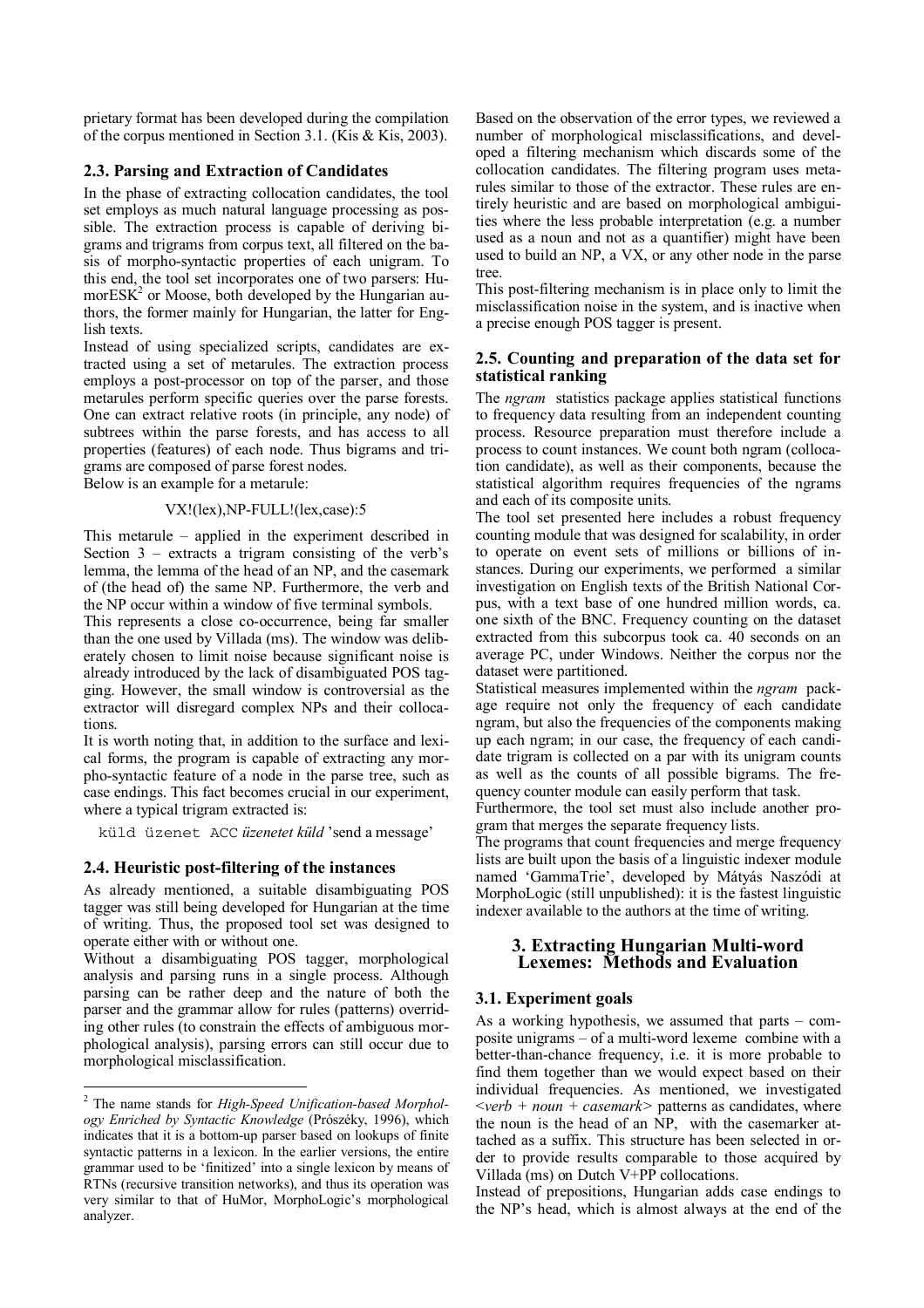NP itself; or, uses postpositions directly following the NP head. (Although postpositions are less frequent in Hungarian than casemarkers, we will take them into account in future research.) Dutch and English PPs most often translate into a Hungarian NP with casemarker:

> *az utca vég-é-n*  the street end-POSSESSED-SUPERESSIVE ΄at the end of the street'

### **3.2. The corpus**

We had access to the recently compiled, but unannotated SZAK Corpus (Kis and Kis, 2003), a parallel corpus of technical texts, containing ca. 1.2 million words per language, though we used the Hungarian component only. We think that a corpus this small is suitable for testing a statistical procedure in a limited time frame. In addition, this size is large sufficiently large for a technical corpus. During resource preparation, the corpus has been automatically annotated but not disambiguated.

# **3.3. Statistical measures applied**

When selecting statistical functions to apply to our data sets, we relied on the evaluation of the Dutch experiments (Villada,  $ms<sup>3</sup>$ ). We disregarded those functions that the Dutch evaluation found less accurate, and selected two that provided the best precision with the best recall. These two functions were log likelihood (Dunning, 1993) and salience (Kilgarrif and Tugwell, 2001). Both measures compare the components of an ngram occurring together against each component occurring independently.

The log likelihood score of an ngram is the ratio between two likelihoods: (i) the likelihood of seeing one component of a collocation given that another is present, and (ii) the likelihood of seeing the same component of a collocation in the absence of the other. When the ratio is large, we have evidence of statistical dependence.

The salience measure is an adjustment to the mutual information test. Mutual information compares the probability of seeing the unigrams in an ngram together to the probability of the independent occurrence of each. The salience adjustment multiplies the mutual information score by the logarithm of the ngram's observed frequency, thus it promotes the frequent ngrams to the top ranks.

We used the bigram-based version of the log likelihood measure in the *ngram* statistical package. The salience function was also applied on partial bigrams, then the rankings were combined.

# **3.4. Evaluation**

 $\overline{a}$ 

We evaluated the results of ranking the  $\leq$ verb+noun+ casemark> candidates in detail, both by the log likelihood and the salience functions. We decided to manually check those candidates ranked among the top 100 either by the log likelihood or the salience functions because we had no hand-tagged data to compare the results to; recall that this was the very first experiment with this procedure and these texts.

Manual checking was carried out by three native speaker judges, voting on each candidate, assigning them an integer score between 1 (worse) and 5 (best). Results were based on measuring the agreement between the human judges. We were then able to make some interesting observations. The two most important ones are outlined below.

#### **3.4.1. Valid or apparently valid multi-word lexemes**

Most top ranked candidates are valid collocations: 82 by the salience measure, 76 by the log likelihood ranking, among the top 100.

Most instances of noise among the top ranking candidates can be traced back either to parsing errors or morphological misclassifications. We believe that these errors may be largely eliminated by 'simply' improving the morphological analyzer and the parser itself.

A majority of those could be classified as 'transparent' (around score 4) – 57 by salience, 58 by log likelihood. However, many of them form a *terminological collocation* relating to the technical field of the texts in the corpus (e.g.: "click on the radio button", "open the file"). Most of these arguably transparent collocations are indeed important from the aspect of translation, since these should be translated consistently. Still, a significant number of collocations were classified as 'real multi-word lexemes' whose meaning is entirely non-compositional (See Table 1).

|                | Topic-independent<br>multi-word lexemes |
|----------------|-----------------------------------------|
| Salience       | 25                                      |
| Log likelihood | 18                                      |

Table 1. Number of topic-independent multi-word lexemes among the first 100 ranks.

From these results, both statistical methods seem useful for Hungarian. Given our experimental settings, salience seems more reliable as it produces less noise in the 100 best list.

#### **3.4.2 Casemarked NPs as verbal affixes**

This second observation provides the strongest evidence in favour of the statistical methods.

In Hungarian, some casemarked NPs act as verbal affixes. Verbal affixes are attached to the verb if and only if they are immediate left neighbours of the verb. When the verbal affix is put by syntax after the verb or when they are not immediate neighbours, the affix appears as a separate word. Furthermore, some morphemes behave in syntax and orthography like verbal affixes, but they look morphologically like nouns. In fact, they are still in the process of being reanalyzed from being the NP in a verbal phrase into being a verbal affix. When written into separate words, they look as a verb followed by an NP with a casemark.

When the latter structures occur as separate words, they are linked very strongly, just as collocations. These are obviously the strongest candidates for multi-word lexemes (see Table 2). However, they are already included in almost all Hungarian dictionaries as single verbs.

Dataset extraction spotted these occurrences as 'verb, noun phrase, casemark' collocations, and statistics ranked these instances very high. The ranks in the table might be misleading: it is even more convincing to point out that these collocations are in fact the first occurrences of each verb in the ranked dataset, according to both measures.

<sup>&</sup>lt;sup>3</sup> Villada, Begona (ms). Acquisition of Dutch support verb collocations: a model comparison. Ongoing work, see

http://www.let.rug.nl/~begona/papers/svcmodels.ps.